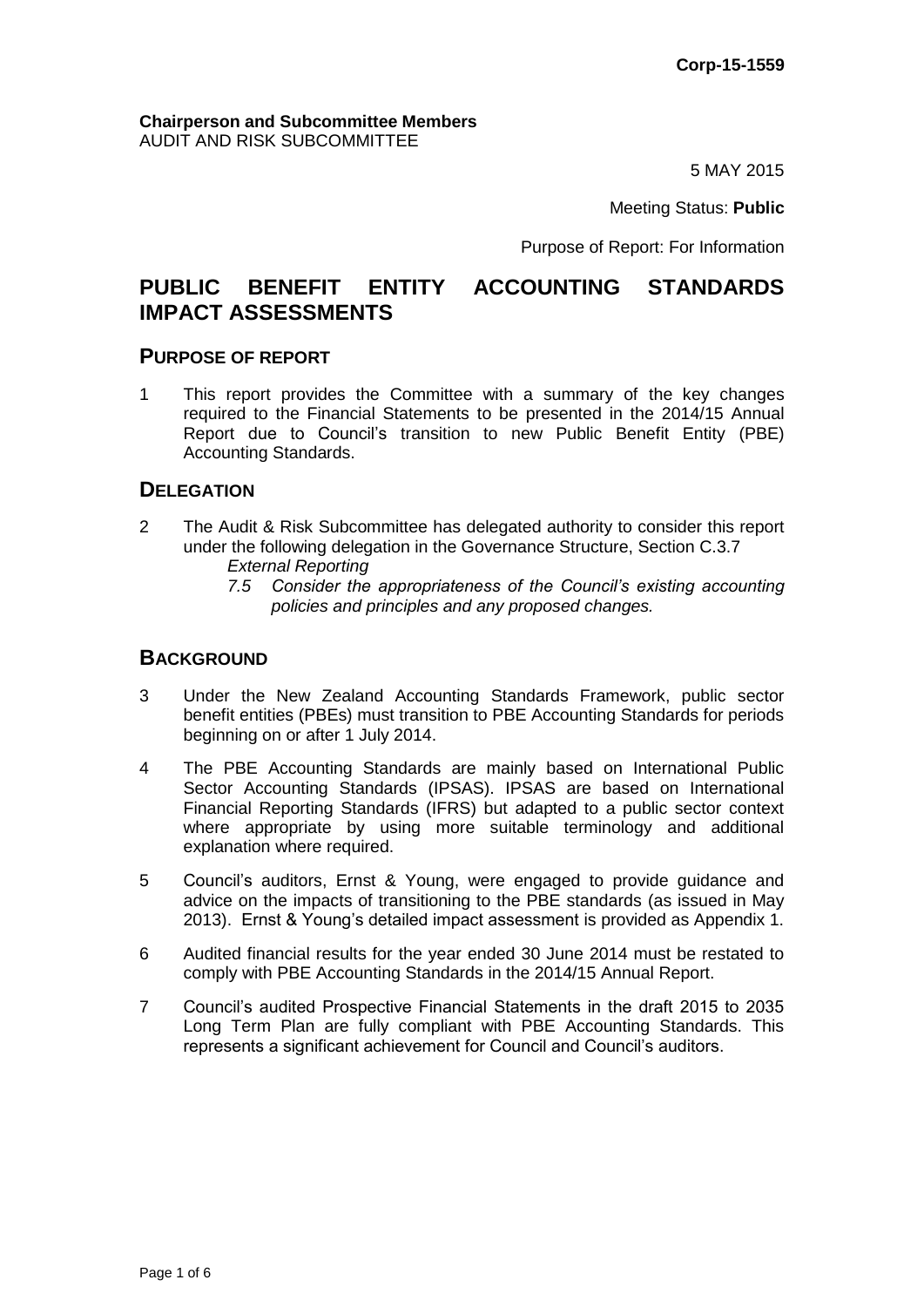## **CONSIDERATIONS**

## Impact Assessment Report Summary

The key matters impacting Council's financial statements are outlined below:

#### **Classification of Revenue**

- 8 PBE Accounting Standards require the distinction of revenue streams from exchange transactions and non-exchange transactions.
- 9 Revenue from exchange transactions arises when two parties enter into a contract for a direct exchange of economic benefits or service potential between the parties and the exchange is of approximately equal value. Approximately equal value includes full cost recovery (i.e. there is no requirement for a profit margin).
- 10 Revenue from non-exchange transactions arises when revenue is subsidised. These non-exchange transactions occur when an entity either receives value from another entity without directly giving approximately equal value in exchange, or gives value to another entity without directly receiving approximately equal value in exchange.
- 11 Revenue derived from non-exchange transactions can only be deferred as a liability if there is both a performance and return obligation relating to this revenue. If there is no performance and return obligation, the revenue from non-exchange transactions is recognised in surplus/deficit when received or earned.

### **Implication on Council's Classification of Revenue**

12 Revenue has been split between exchange and non-exchange transactions. The presentation of the financial statements will reflect the split on the basis as outlined below.

#### Revenue from non-exchange transactions

Rates Grants and subsidies Fines and penalties Direct charges – subsidised Development and financial contributions revenue

### Revenue from exchange transactions

Rental revenue Sale of goods and services Direct charges – full cost recovery

13 Income from development and financial contributions is now recognised as revenue. Previously this income was classified as a liability in the balance sheet until the work is completed. The income is a non-exchange transaction and does not have a return obligation.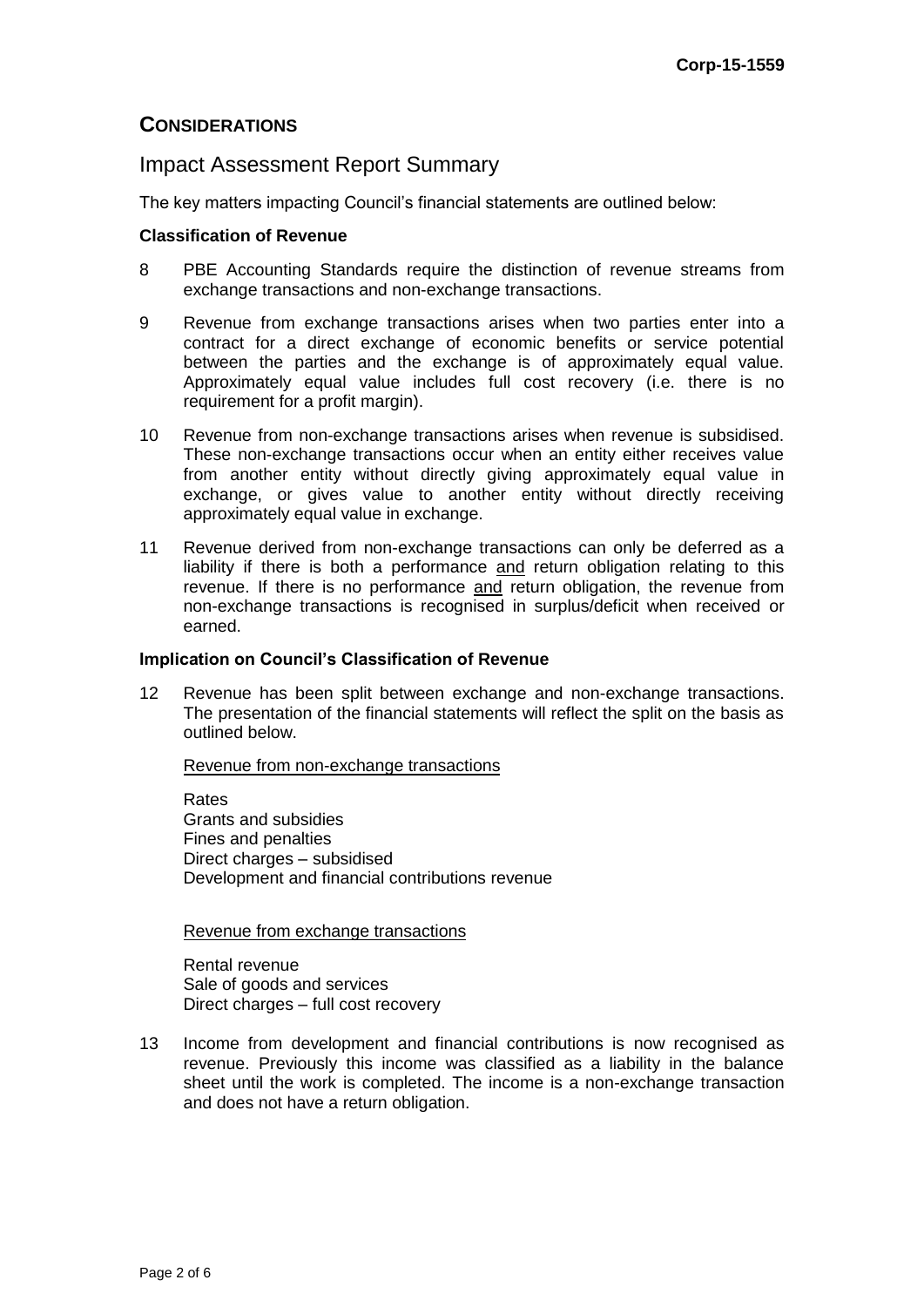### **Valuation of Property, Plant and Equipment (PPE)**

- 14 Council applied optimised depreciated replacement cost (ODRC) as its valuation method in the 30 June 2014 financial statements. This is permitted by PBE Accounting Standards.
- 15 In addition to ODRC, the PBE Accounting Standards allow for the use of restoration cost and service units as alternative valuation techniques to be applied in the determination of fair value. These alternative techniques are only allowed when there is an identifiable impairment of the asset being revalued.

#### **Implication on Council's Valuation of Property, Plant and Equipment**

- 16 The valuation techniques applied by Council are unlikely to change under the PBE Accounting Standards however the PBE Accounting Standards allow two further techniques which may be applied.
- 17 Council will need to consider which of the valuation techniques is most appropriate and ensure that the updated guidance outlined in the PBE Accounting Standards is applied by its valuers.

#### **Related Party Transactions**

- 18 The entities and person identified as related parties may differ under PBE Standards compared to NZ IFRS PBE and in particular the consideration of who are classified as key management personnel.
- 19 The definition of key management personnel under PBE Accounting Standards is wider and also includes all senior management and their key advisors that have authority and responsibility for planning, directing and controlling the activities of the Council. Council does not currently engage any key advisors that have authority and responsibility for planning, directing and controller Council activities.

#### **Implication on Council's Related Party Transactions**

- 20 The actual disclosures required under PBE Standards are different; Council will no longer need to disclose any transactions (other than key management personnel remuneration) that occur on normal terms and conditions.
- 21 The disclosures relating to key management personnel remuneration must now be reflected by the type of person receiving the payment rather than the type of payment being made, as was the requirement under NZ IFRS PBE.

#### **Impairment of Assets**

- 22 The impairment standards exclude all revalued property, plant and equipment from the requirement to determine whether any impairment has occurred. Council revalues the majority of property, plant and equipment and on that basis the impairment testing under PBE Accounting Standards will only apply to certain asset classes such as motor vehicles, plant and machinery, furniture and computer equipment. These assets will need to be considered for impairment testing on a regular basis.
- 23 Council is required to identify which assets are cash generating and which are non-cash generating. Management have applied the differentiation to Council's assets and has determined that the majority of Council's assets are non-cash generating, i.e. the assets are not held with the primary objective of generating a commercial return.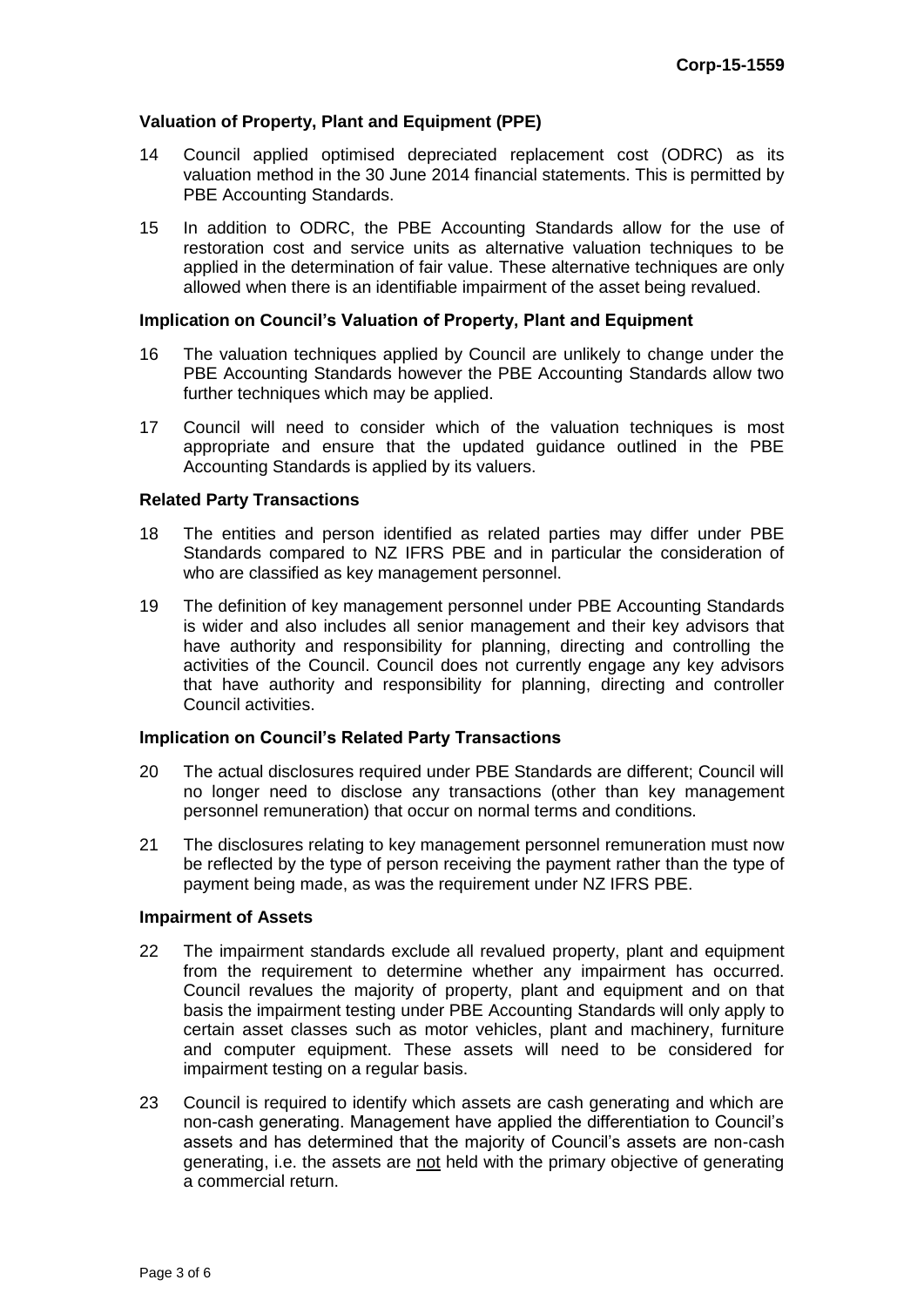24 The PBE Standards state that the determination of impairment of a non-cash generating asset arises if there is a decline in the service potential of an asset. In the case where impairment has been established, the determination of the recoverable amount is dictated by the PBE Accounting Standards and allows the use of a number of different valuation techniques.

#### **Implication on Council's Impairment of Assets**

25 When preparing the financial statements, management must consider the appropriateness of the valuation technique being applied when evidence of impairment exists and will engage with the valuer to ensure the correct methodology is adopted.

## Approach to 30 June 2015 Annual Report

#### **Technical Review and Clearance**

- 26 As part of the audit of Council's financial statements, a technical review is required to be undertaken by the auditors. The purpose of the review is to provide assurance that Council's financial statements comply with the requirements of the relevant accounting standards which it is obliged to report under.
- 27 Council's proposed financial statements template based on PBE Accounting Standards is attached at Appendix 2.
- 28 Following agreement with EY, the technical review of the proposed financial statements reflecting the adoption of the new PBE Accounting Standards will be completed during Stage 1 as referred to in the 2015 audit timetable, which includes a substantive audit of the draft financial statements for the eleven months ended 31 May 2015 including a draft financial overview and a draft Annual Report Disclosure Statement (Prudence Benchmarks). This is scheduled to take place from Monday 29 June 2015 to Friday 10 July 2015.

#### **Restatement of 2013/14 Reported Financial Results**

- 29 The 2014/15 financial statements also include the 2013/14 financial results as comparative information. Certain 2013/14 comparative amounts are required to be restated when reflected in the 2014/15 financial statements as a result of the first time adoption of the PBE Standards.
- 30 During the previous financial years cash was received for Development and Financial Contributions. These amounts had been classified as deferred revenue in liabilities to the extent that development work, which is funded by the levies, had not yet commenced. However, although the levy is paid as a contribution towards development, there is no obligation on Council to return funds to the Developer. As a result of the initial application of PBE IPSAS 23, the entire amount of cash received in connection with these grants must be recognised as revenue. The current year and comparative figures in the statement of financial performance and statement of financial position for 2013 and 2014 have been amended accordingly, as shown below: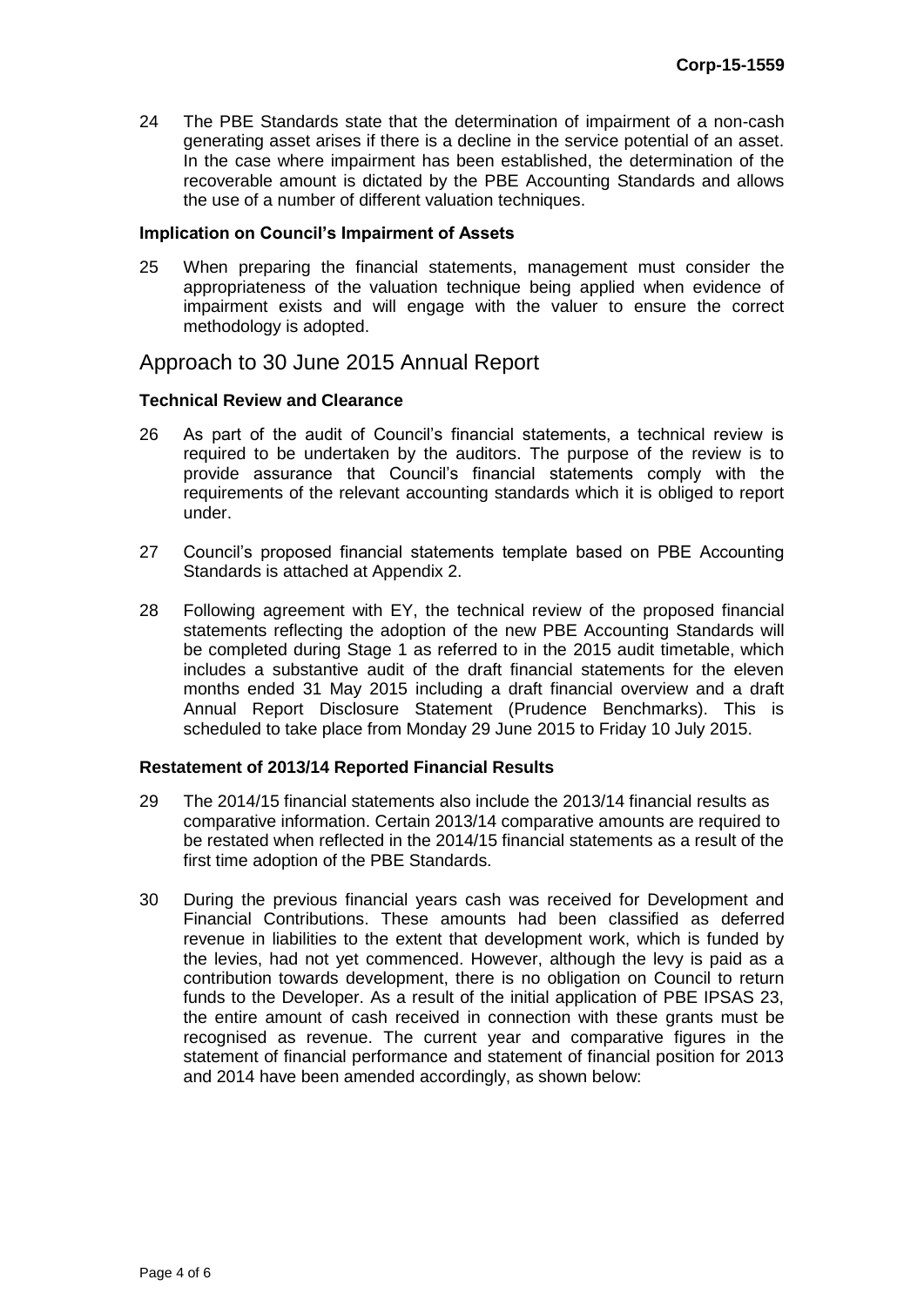31 Impact on statement of comprehensive revenue and expense:

|     |                                                                                          | S     |
|-----|------------------------------------------------------------------------------------------|-------|
|     | Increase in development and financial<br>contributions revenue                           | 714   |
|     | Net impact on net surplus/deficit                                                        | 714   |
| 32. | Impact on net assets/equity:                                                             |       |
|     | Increase in opening accumulated comprehensive<br>revenue and expense (as at 1 June 2013) | 1,463 |
|     | Increase in net surplus (as at 30 June 2014)                                             | 714   |
|     | Total impact on net assets/equity                                                        | 2,177 |
| 33  | Impact on financial position:                                                            |       |
|     | Decrease in development and financial<br>contributions liability                         | 2,177 |
|     | <b>Total impact on liabilities</b>                                                       | 2.1   |
|     |                                                                                          |       |

## Policy considerations

34 The significant accounting policies applied in the preparation of Council's financial statements will reflect the requirements of the PBE Accounting Standards for the year ended 30 June 2015.

## Legal considerations

35 Except for a legislative obligation to comply with the PBE Accounting Standards from 1 July 2014, there are no further legal considerations for Council.

## Financial considerations

36 Ernst & Young were engaged to provide guidance and advice on the impacts of transitioning to PBE Accounting Standards. This engagement is separate to the Annual Report audit engagement. The fee payable for the engagement on the PBE Accounting Standards will be absorbed in the 2014/15 Annual Plan budget and will be detailed in the 2014/15 Annual Report.

## Tāngata whenua considerations

37 There are no tāngata whenua considerations.

## Degree of significance

38 This matter has a low level of significance under Council policy.

## Consultation already undertaken

39 Due to the nature of the decision being made, no consultation process is required to be undertaken. As noted, our Auditors have provided advice on the transition requirements.